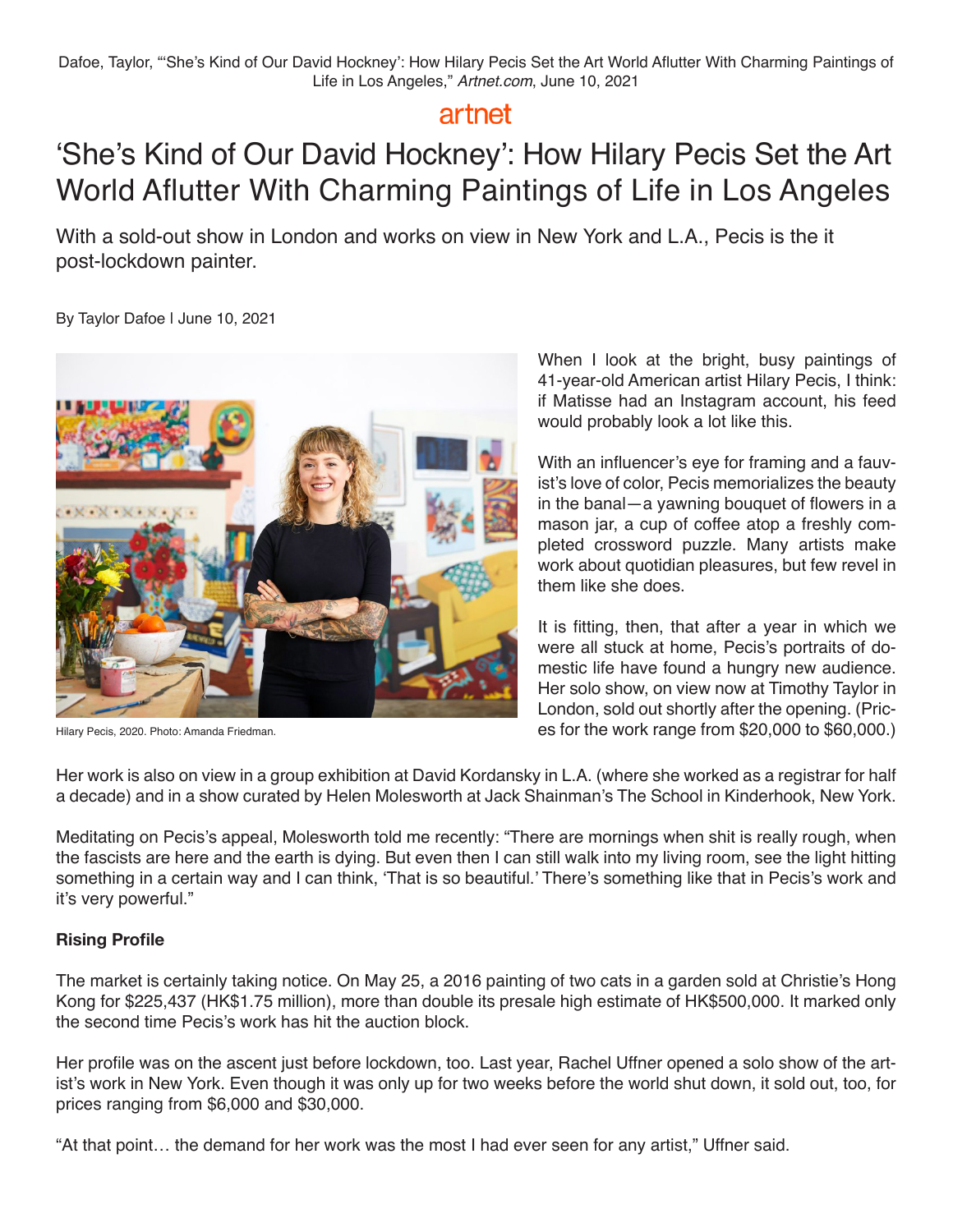Dafoe, Taylor, "'She's Kind of Our David Hockney': How Hilary Pecis Set the Art World Aflutter With Charming Paintings of Life in Los Angeles," *Artnet.com*, June 10, 2021

The show marked a considerable price hike from her debut with Uffner back in April 2018—the first time the dealer staged a solo show without meeting the artist in person—when paintings ranged from \$3,000 to \$6,000. Notably, the late artist Matthew Wong was among Pecis's buyers at the time; the two went on to become friends.

"She's a lovely person and others were so excited to see that she was making great work," Uffner said. "They wanted to see her succeed."

#### **Getting Her Start**

Any piece of writing about Pecis will surely make reference to L.A.—and not just because that's where she lives. There's a distinct southern California vibe to her paintings. It's in the turbid, acid-washed skies of her landscapes and the bungalow-chic designs of her interiors. And it was her move there, in 2014, that transformed her work and ignited her career.

Born in the Bay Area to two civil servants, Pecis went to art school at the California College of the Arts in Berkeley. At the time, she was making fantastical digital collages that resembled Photoshop fever dreams. That work looks nothing like what she makes now. And Pecis is the first to admit that it was not as sophisticated as what she'd go on to do.

"I was trying to defend that work with all these theoretical ideas, but it was all just jargon," the artist told me over the phone in May. She was calling from her studio, painting while we spoke—a juggle that seemed routine for



Hilary Pecis, *Pink Room* (2021). © Hilary Pecis. Courtesy Timothy Taylor, London/New York.